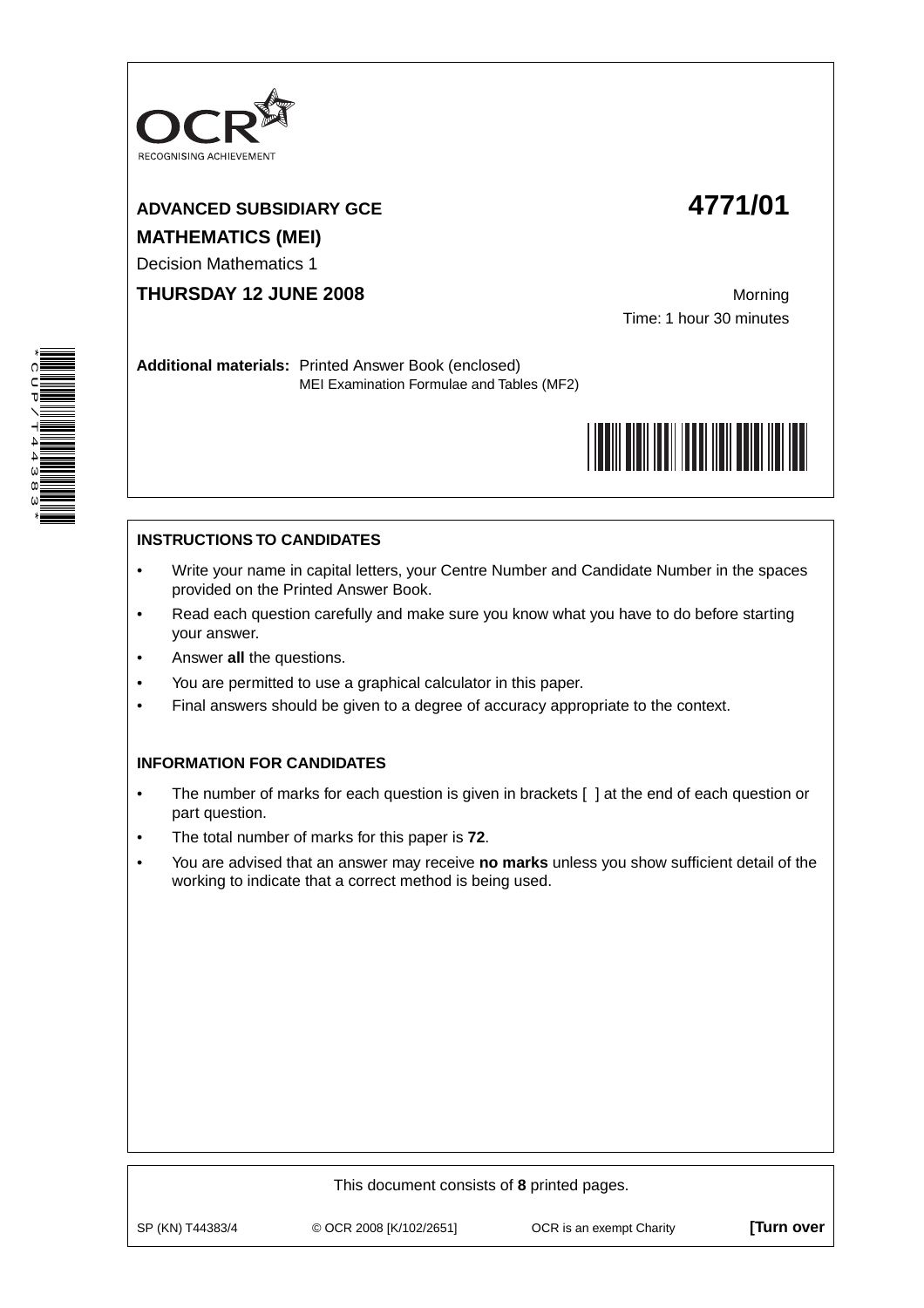## **Answer all the questions in the printed answer book provided.**

**Section A** (24 marks)

**1** Consider the following LP.

Maximise  $x + y$ subject to  $2x + y < 44$  $2x + 3y < 60$  $10x + 11y < 244$ 

Part of a graphical solution is produced below and in your answer book.

Complete this graphical solution in your answer book. [8]

*y*

*x*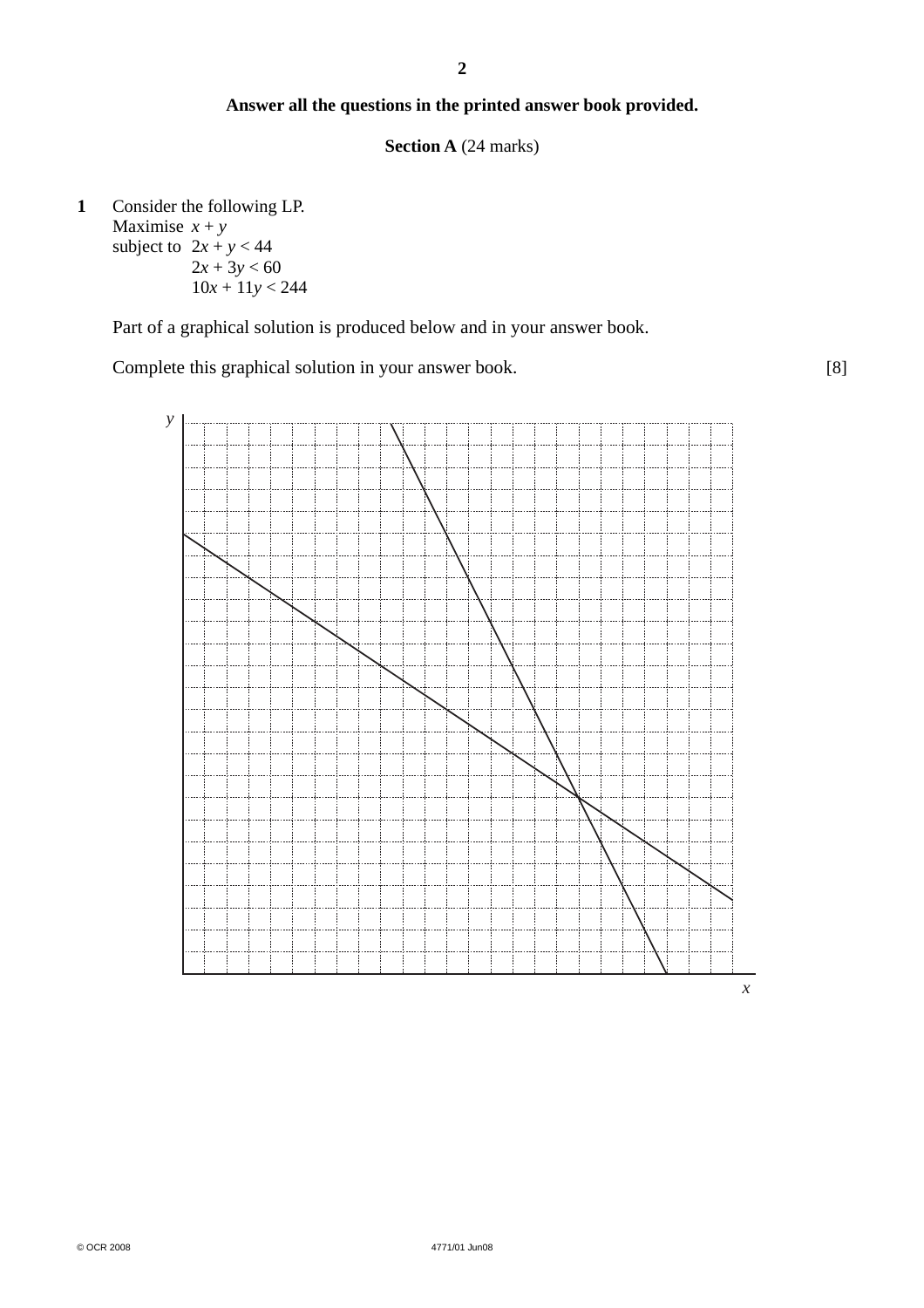**2** The following algorithm acts on a list of three or more numbers.

Step 1: Set both X and Y equal to the first number on the list.

- Step 2: If there is no next number then go to Step 5.
- Step 3: If the next number on the list is bigger than X then set X equal to it. If it is less than Y then set Y equal to it.

Step 4: Go to Step 2.

- Step 5: Delete a number equal to X from the list and delete a number equal to Y from the list.
- Step 6: If there is one number left then record it as the answer and stop.
- Step 7: If there are two numbers left then record their mean as the answer and stop.

Step 8: Go to Step 1.

- **(i)** Apply the algorithm to the list 5, 14, 153, 6, 24, 2, 14, 15, counting the number of comparisons which you have to make. [3]
- **(ii)** Apply the algorithm to the list 5, 14, 153, 6, 24, 2, 14, counting the number of comparisons which you have to make. [3]
- **(iii)** Say what the algorithm is finding. [1]
- **(iv)** The order of the algorithm is quadratic. Explain what this means when it is applied to long lists. [1]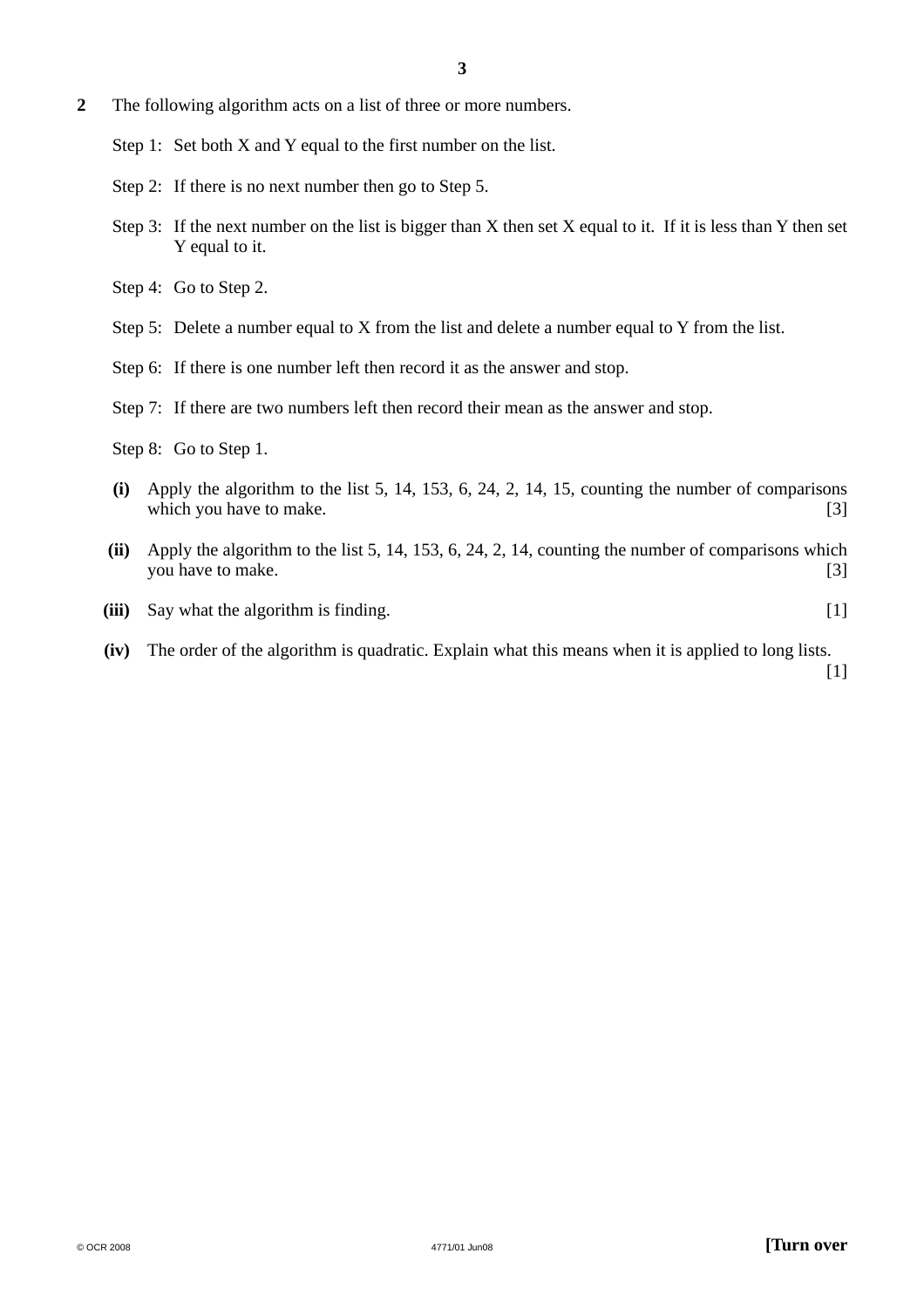## **3** The graph represents four towns together with (two-way) roads connecting them.



A *path* is a set of connected arcs linking one vertex to another. A path contains no repeated vertex.

 $T_1 \rightarrow T_2$  and  $T_1 \rightarrow T_3 \rightarrow T_2$  are paths. **(i)** There are six paths from  $T_1$ . List them. [2] **(ii)** List the paths from  $T_4$ . [2]

**(iii)** How many paths are there altogether? [2]

 For this question a *route* is defined to be a path in which the direction of the arcs is not relevant. Thus  $T_1\rightarrow T_2$  and  $T_2\rightarrow T_1$  are the same route. Similarly  $T_1\rightarrow T_3\rightarrow T_2$  and  $T_2\rightarrow T_3\rightarrow T_1$  are the same route (but note that  $T_1 \rightarrow T_2 \rightarrow T_3$  is different).

 **(iv)** How many routes are there altogether? [2]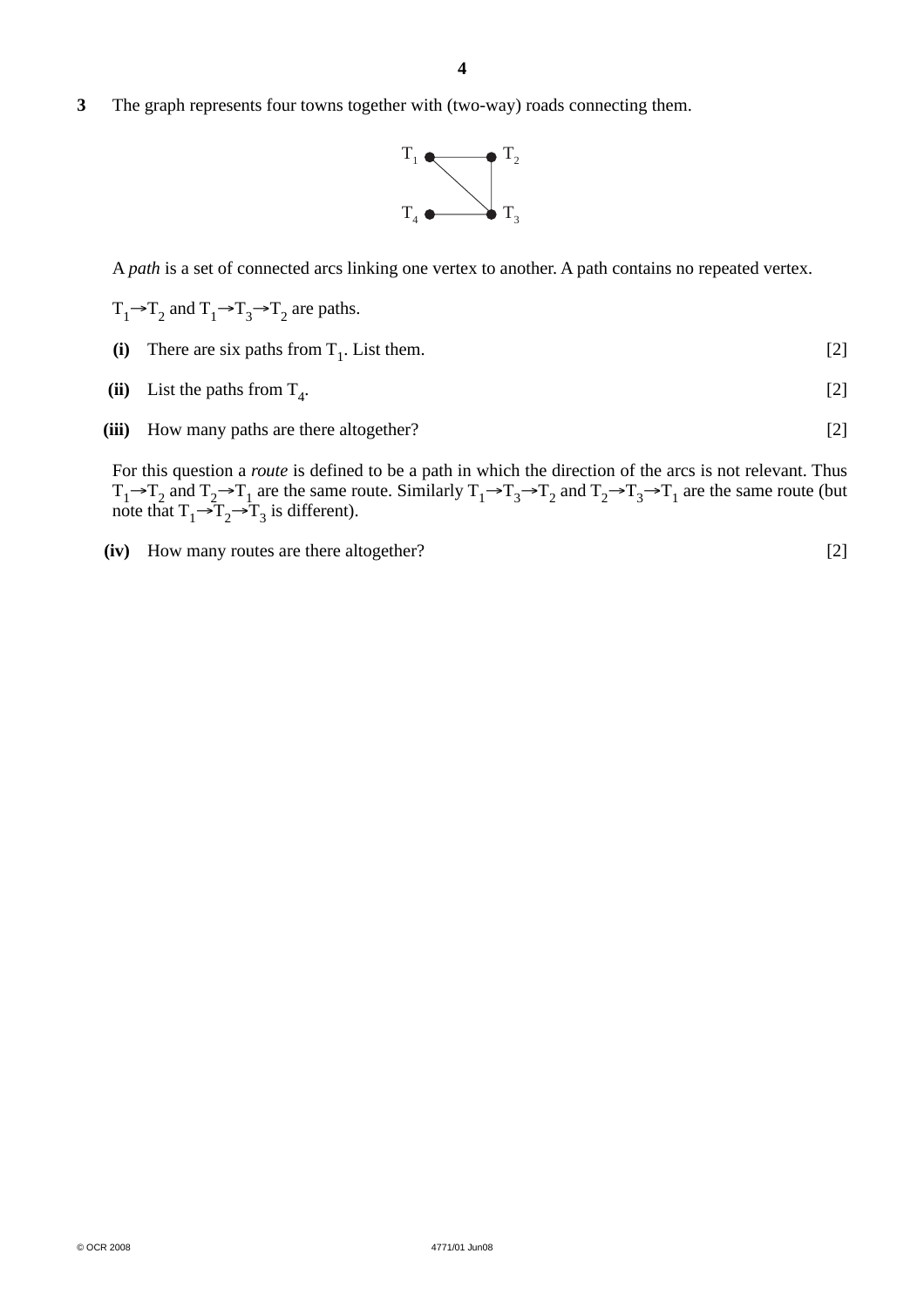#### **Section B** (48 marks)

**4** Joe is to catch a plane to go on holiday. He has arranged to leave his car at a car park near to the airport. There is a bus service from the car park to the airport, and the bus leaves when there are at least 15 passengers on board. Joe is delayed getting to the car park and arrives needing the bus to leave within 15 minutes if he is to catch his plane. He is the  $10<sup>th</sup>$  passenger to board the bus, so he has to wait for another 5 passengers to arrive.

 The distribution of the time intervals between car arrivals and the distribution of the number of passengers per car are given below.

| Time interval between cars (minutes) |  |                |                 |    |  |  |                 |  |    |  |
|--------------------------------------|--|----------------|-----------------|----|--|--|-----------------|--|----|--|
| Probability                          |  | 10             | $\overline{10}$ |    |  |  | $\overline{10}$ |  | 10 |  |
| Number of passengers per car         |  |                |                 |    |  |  |                 |  |    |  |
| Probability                          |  | $\overline{3}$ |                 | 12 |  |  | 12              |  | 12 |  |

- **(i)** Give an efficient rule for using 2-digit random numbers to simulate the intervals between car arrivals. [3]
- **(ii)** Give an efficient rule for using 2-digit random numbers to simulate the number of passengers in a  $\alpha$ car.  $[4]$
- **(iii)** The incomplete table in your answer book shows the results of nine simulations of the situation. Complete the table, showing in each case whether or not Joe catches his plane. [3]
- **(iv)** Use the random numbers provided in your answer book to run a tenth simulation. [4]
- **(v)** Estimate the probability of Joe catching his plane. State how you could improve your estimate. [2]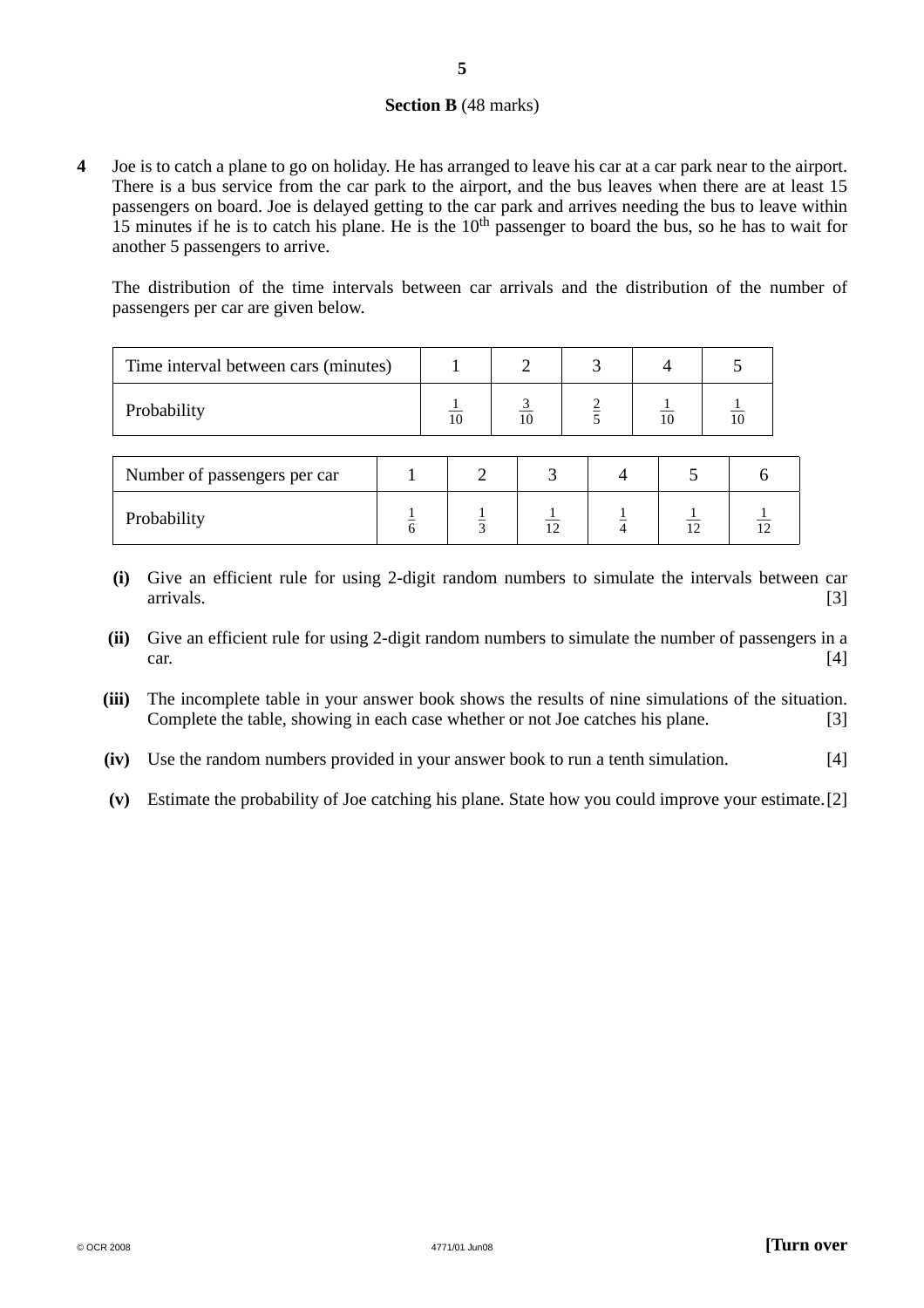

- **(i)** For one activity the precedences in the two projects are different. State which activity and describe the difference. [3]
- **(ii)** The table below shows the durations of the five activities.

| Activity |  |  |  |
|----------|--|--|--|
| Duration |  |  |  |

 Give the total time for project 1 for all possible values of *x*. Give the total time for project 2 for all possible values of *x*. [3]

**(b)** The durations and precedences for the activities in a project are shown in the table.

| Activity    | Duration | Immediate predecessors |
|-------------|----------|------------------------|
| $\mathbf R$ | 2        |                        |
| S           |          |                        |
| T           | 5        |                        |
| W           | 3        | R, S                   |
| X           | 2        | R, S, T                |
| Y           | 3        | $\mathbf R$            |
| Z           |          | W, Y                   |

- **(i)** Draw an activity on arc network to represent this information. [4]
- **(ii)** Find the early time and the late time for each event. Give the project duration and list the critical activities. [6]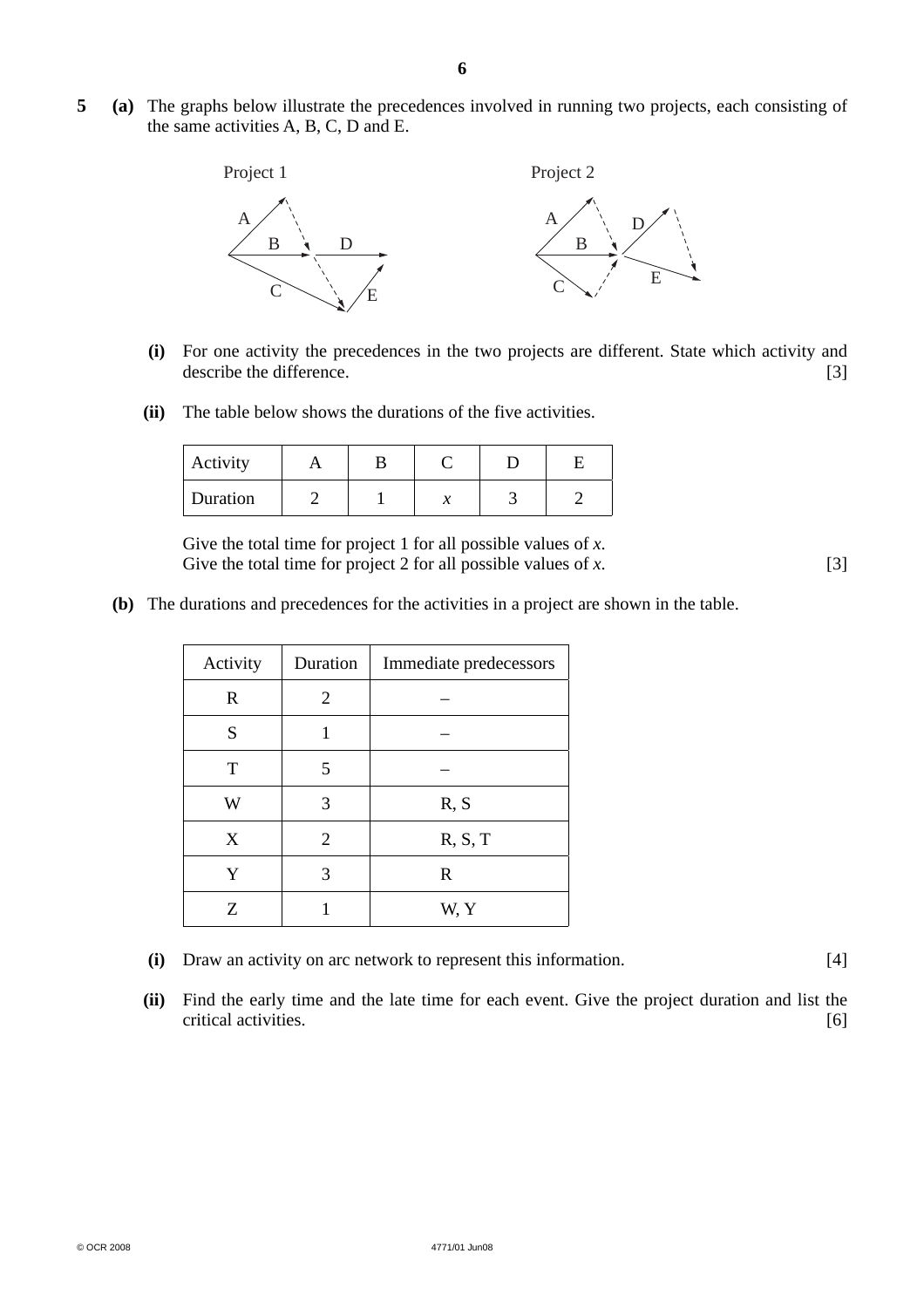**6** The matrix gives the lengths of the arcs of a network.

|                  | A                       | B  | $\mathbf C$    | D              | E              | F |
|------------------|-------------------------|----|----------------|----------------|----------------|---|
| $\overline{A}$   |                         | 10 | $\overline{7}$ |                | 9              | 5 |
| $\boldsymbol{B}$ | 10                      |    |                | $\mathbf{1}$   |                |   |
| $\mathsf{C}$     |                         |    |                |                |                |   |
| D                |                         |    |                |                | $\mathfrak{D}$ |   |
| ${\bf E}$        | 9                       |    | 3              | $\overline{2}$ |                |   |
| $\mathbf{F}$     | $\overline{\mathbf{S}}$ |    |                |                |                |   |

**(i)** Using the copy of the matrix in your answer book, apply the tabular form of Prim's algorithm to find a minimum connector for the network. Start by choosing vertex A and show the order in which you include vertices.

List the arcs in your connector and give its total length. [6]

 Serena takes a different approach to find a minimum connector. She first uses Dijkstra's algorithm to find shortest paths from A to each of the other vertices. She then uses the arcs in those paths to construct a connector.

| (ii) Draw the network using the vertices printed in your answer book. | $[2]$ |
|-----------------------------------------------------------------------|-------|
|                                                                       |       |

**(iii)** Apply Serena's method to produce a connector. List the arcs in the connector and give its total length. [6]

 Serena adapts her method by starting from each vertex in turn, producing six connectors, from which she chooses the best.

**(iv)** Serena's approach will not find the minimum connector in all networks, but it is an algorithm. What is its algorithmic complexity? Justify your answer. [2]